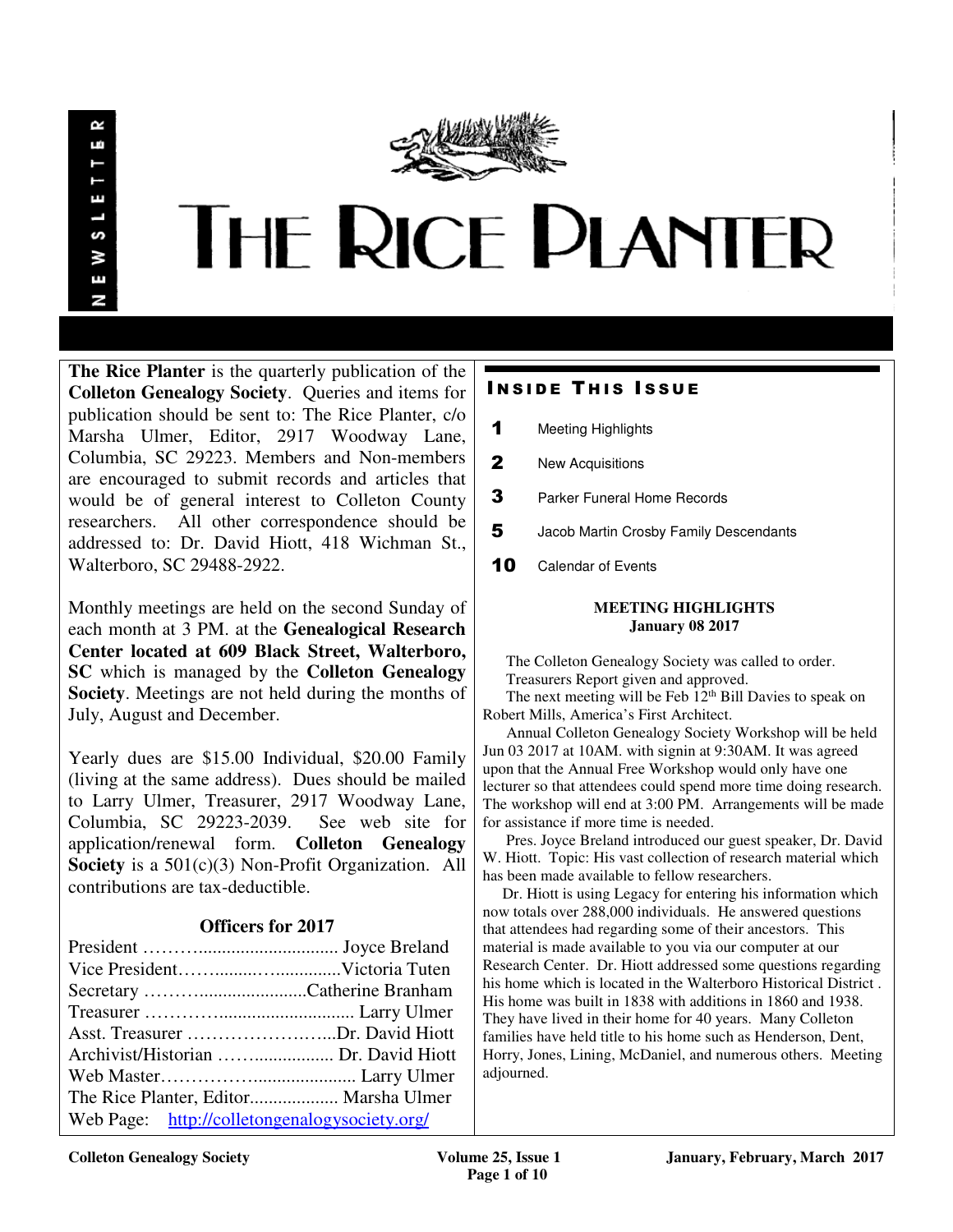## **MEETING HIGHLIGHTS February 12 2017**

The Colleton Genealogy Society was called to order by Joyce Breland, Pres.

Treasurer's Report given and approved.

 Dr. Hiott informed members that our Research Center is receiving additional rooms along with a facelift of paint and new blinds.. We have had a sizable increase in our resource material, making it desirable to have more space. We wish to extend a most grateful THANK YOU to all those making this possible.

Dr. Hiott introduced our speaker Mr. Bill Davies.

 Mr. Davies was born in Greenwood, SC graduated from the Citadel and the University of South Carolina Law School. He served 5 year in the Army, and then worked for a law firm in Columbia, SC. He is a member of the SC Historical Society and a member of the Board. Mr. Davies topic was Robert Mills.

 Robert Mills was born Aug 12 1771 in Charleston, SC son of William and Ann Taylor Mills. He studied at the College of Charleston.

 In 1799 he moved to Washington where he was employed by James Hoban. He met Thomas Jefferson and helped in the design of Monticello.

 In 1808 he married Eliza Barnwell Smith and they had four children.

 In 1820 Robert Mills was appointed acting commissioner of the Board of Public Works in South Carolina.

 In 1823 he was appointed Superintendent of Public Buildings. In the next few years he designed numerous buildings in SC including court houses, the campus at USC, Jails and the Fireproof Bldg., in Charleston, SC

 In 1825 he authored Atlas of the State of South Carolina. In 1836 he won the competition for the design of the

Washington Monument in Washington, DC. He also designed the Treasury Bldg., US Patent Office Bldg, and the old General Post Office. In SC, Mr. Mills designed or improved court houses in 18 counties (including Colleton), some public bldgs. (The State Hospital) and some private homes.

 Mar 03 1855 Robert Mills died and was buried in the Congressional Cemetery in the District of Columbia. His accomplishments are legendary.

Meeting adjourned.

Those attending: Cindy Belksap,, Betty Black, Cathy Branham, Joyce Breland, Dr. David and Bobbie Hiott, Joan Hiott, John Hiott, Matt Hiott, Joy M. Lawson, Moultrie Plowden, Heather Tuten, Victoria Tuten, and Larry Ulmer.

## **2017 RENEWAL**

Thank you for renewing your membership with Colleton Genealogy Society. However, if you have not renewed your membership **this could be your last Newsletter**. We have enjoyed having you as a member and would like to continue. Please make sure your renewal has been mailed**.** 

### **MEETING HIGHLIGHTS March 12 2017**

The Colleton Genealogy Society was called to order by Dr. David Hiott.

Treasurer's report submitted by Larry Ulmer.

 Dr. Hiott announced that Norma Nichols will be guest speaker for April meeting. Her topic will be DuBois Family. Nancy Ulmer Thomas will be guest speaker for May meeting which will be held May 7th. Our Annual Colleton Genealogy Workshop will be held Sat. June 03 and our speaker will be Dan Johnson, Head Librarian University of South Carolina (Salk/Allendale). His topic will be Life and History of American Revolutionary General Lachlan McIntosh. Our Annual workshop is always free and open to all those who wish to attend..

 Dr. Hiott introduced our guest speaker, Ms Wevonneda Minis. Her topic today was Records available from Public Asylums.

 The first Public Hospital was at Williamsburg, VA built in 1773. The South Carolina Lunatic Asylum was opened in Columbia in 1828. Many Records older than 75 years are available. Types of Records available are Admission, discharge, death and body shipment, and in some cases, visitation books. Many of these records are available on-line by googling SC Asylum Records. Mental health records for SC may be easily obtained by going thru:

w**ww.archivesindex.sc.gov/guide/StateRecords/rg0190.htm** Meeting adjourned .

Those Attending: Julie Bell, Cathy Branham, Joyce Breland, Dr. David and Bobbie Hiott, John and Joann Hiott, Matthew Hiott, Joy M. Lawson, Moultrie Plowden, Heather Tuten, Victoria Tuten, and Larry Ulmer.

## **NEW ACQUISITIONS TO COLLETON GENEALOGY RESEARCH CENTER**

 **ITEM DONOR SC** State Grants Vol. VI By Brent Holcomb

Ancestor & Descendants of Thomas Mac Ackerman Tristam Thomas of Maryland by Betty J.Carson and Howard S. Hazlewood

General Nathaniel Greene and The American Revolution in the South by Gregory D. Massey and Jim Piecuch

Darlington A History of Peoples, Places and Events in Darlington County, SC by Eliza Cowen Erwin And Horace Fraser Rudisill

History of Marboro County, SC by Rev. J. A. W. Thomas

Binders and loose family files: Fontaine, Thomas, Koger, Cook, Ackerman, Willis, Risher, McNeill, and Williams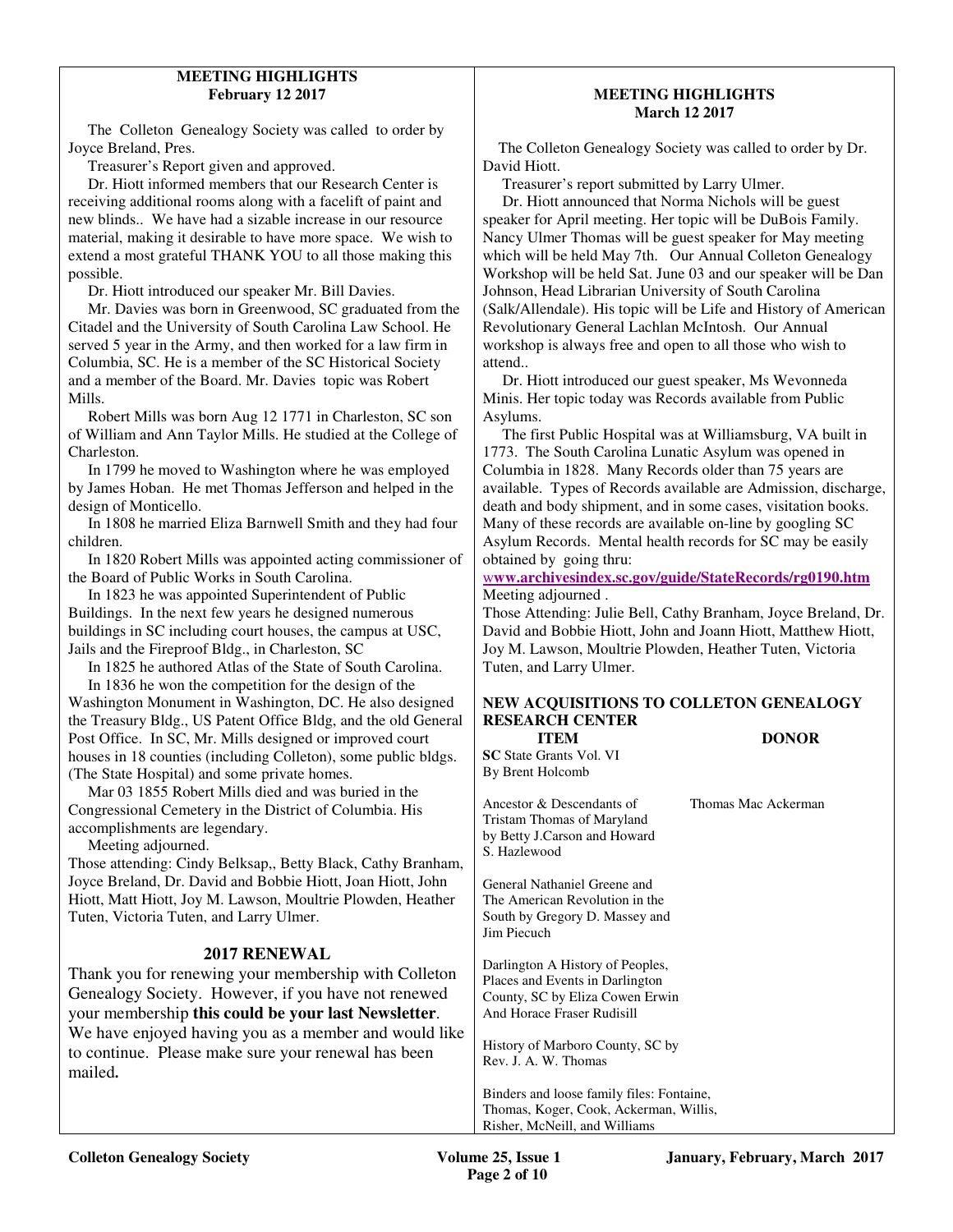#### **MORE OF THE MEMORY OF THE NATCHEZ-KUSSO INDIANS**

Colleton Genealogy Society is pleased to announce that the hand written manuscript "More of the Memory of the Natchez-Kusso Indians of the Edisto River by Wesley Taukchiray has been donated and will be available in the Native Indian Section of our Research Center.

The Natchez-Kusso Native American (Indian)Tribe which is known locally as the Edisto Tribe, due to their living on both sides of the Edisto River between Creeltown (Colleton side) and Four Holes (Dorchester County side). Mr. Taukchiray (Wes) lived a number of years among the Edisto Tribe. Lately Wes has been living in Cherokee, NC amongst the Cherokee Indians. Wes wrote his first book in 1980 under Wes White which is also available at our CGS Research Center.

#### . **PARKER FUNERAL HOME RECORDS Adams, Herman A. Hampton**

b. Dec 16 1898 Colleton County, SC d. Apr 02 1959 Colleton County Hospital, Colleton Co, SC bur: Ackerman Cemetery in the Red Oak Section Occ: Retired Farmer Spouse: Gertrude Redman Father: Thomas A. Adams b. Colleton County, SC Mother: Maggie Spell b. Cottageville, SC Son: Thomas A. Adams of US Air Force in Illinois Willie H. Adams of Cottageville, SC Dau: Mrs. James Fairey of Charleston, SC Mrs. Jimmy Cain of Norfolk, VA Miss Lula Mae Adams of Cottageville, SC Bro: W. B. Adams of Cottageville, SC L. C. Adams of Givhans, SC Monroe Adams of Cottageville, SC Sis: Miss Janie Mae Adams of Cottageville, SC Mrs. Mart Hale of Cottageville, SC Mrs. Lula Redman of Cottageville, SC Mrs. Boswell Redman of Cottageville, SC 1 Granddaughter **Arnette, Levy Baynard (Bub)** 

b. Oct 29 1897 Colleton County, SC d. Feb 22 1959 Colleton County Hospital, Colleton Co, SC bur: Live Oak Cemetery Occ: Merchant and Formerly in Public Health Service Spouse: Louise Hickman Father: J. Scott Arnette b. Sylvanie, GA Mother: Julia Owens b. Ridgeville, SC Son:Baynard Elliott Arnette 11 years Sis: Mrs. Cecil A. Peurifoy of Walterboro, SC Nephews: Hugh Peurifoy of Charleston, SC Edwin Peurifoy of Walterboro, SC

### **Benton, Rosa Alice**

b. Jun 20 1869 Colleton County, SC d. Jul 18 1959 State Hospital, Columbia, SC bur: Peniel Methodist Church Cemetery Father: B. G. Benton b. Colleton County, SC Mother: Laura Mathis b. Barnwell County, SC Bro: B. B. Benton of Walterboro, SC

# **PARKER FUNERAL HOME RECORDS Cont'**

#### **Avant, Berry Benjamin**

b. Sep 17 1881 Colleton County, SC d. Nov 11 1959 Colleton County Hospital, Colleton Co, SC bur: Pine Grove Baptist Church Cemetery Occ: Retired Farmer Spouse: Llliefair Hudson Father: Berry Avant b. Colleton County, SC Mother: Julia Jones b. Colleton County, SC Dau: Mrs. Lewis Benton of Beaufort, SC Bro: J. W. Avant of Islandton, SC J. J. Avant of Meggett, SC T. D. Avant of Walterboro, SC Sis: Mrs. Berry Roberts of Ruffin, SC Mrs. Pet Jones of Walterboro, SC **Bailey, Chesley Benjamin**  b. Jul 16 1904 Colleton County, SC

# d. Jun 16 1959 Medical College Hospital, Charleston, SC

bur: Live Oak Cemetery Occ: Insurance Salesman

Spouse: Sue Moorer

Father: W. Chesley Bailey b. Colleton County, SC Mother: Margaret Ann Bush, b. Colleton County, SC Son: Michael Bailey 7 years Dau: Mrs. Charles Bishop of Walterboro, SC

Bro: C. A. Bailey of Canadys, SC Sis: Mrs. L. C. Crum of Florida Mrs. C. L. Wise of San Fernadino Valley, CA Mrs. H. H. Furr of Walterboro, SC Mrs. Doris B. Amaker of Walterboro, SC.

## **Benton, Kissler Eugene**

b. May 17 1904 Colleton County, SC d. Dec 20 1959 Colleton County Hospital, Colleton Co, SC bur: Pine Grove Baptist Church Cemetery Occ: Farmer Spouse: Georgia Billie Cason Bennett Father: Edward Benton b. Colleton County, SC Mother: Remey Kinsey b. Colleton County, SC Step-Son: Johnny C. Bennett of Newfoundland Bro: Curtis Benton of Charleston, SC Brantley Benton of Charleston, SC Lucas Benton of Ruffin, SC Sis: Mrs. Robert Roe of Long Beach, CA Mrs. Johnny Doyle of Charleston, SC Mrs. E. W. Dandridge of Washington

## **Bailey, Stephanie Jeannel**

b. May 07 1955 Yorktown, VA d. Apr 08 1959 Colleton County Hospital, Colleton County, SC bur: Pleasant Grove Baptist Cemetery Father: David Emuel Bailey Jr b. Charleston, SC Mother: Maybelle Pack b. Sumter, SC Bro: David Emuel Bailey III and Sis: Beverly Ann Bailey Grandparents: Mr &Mrs D. H. Bailey of Canadys, SC. Mr. & Mrs. L. M. Pack of Sumter, SC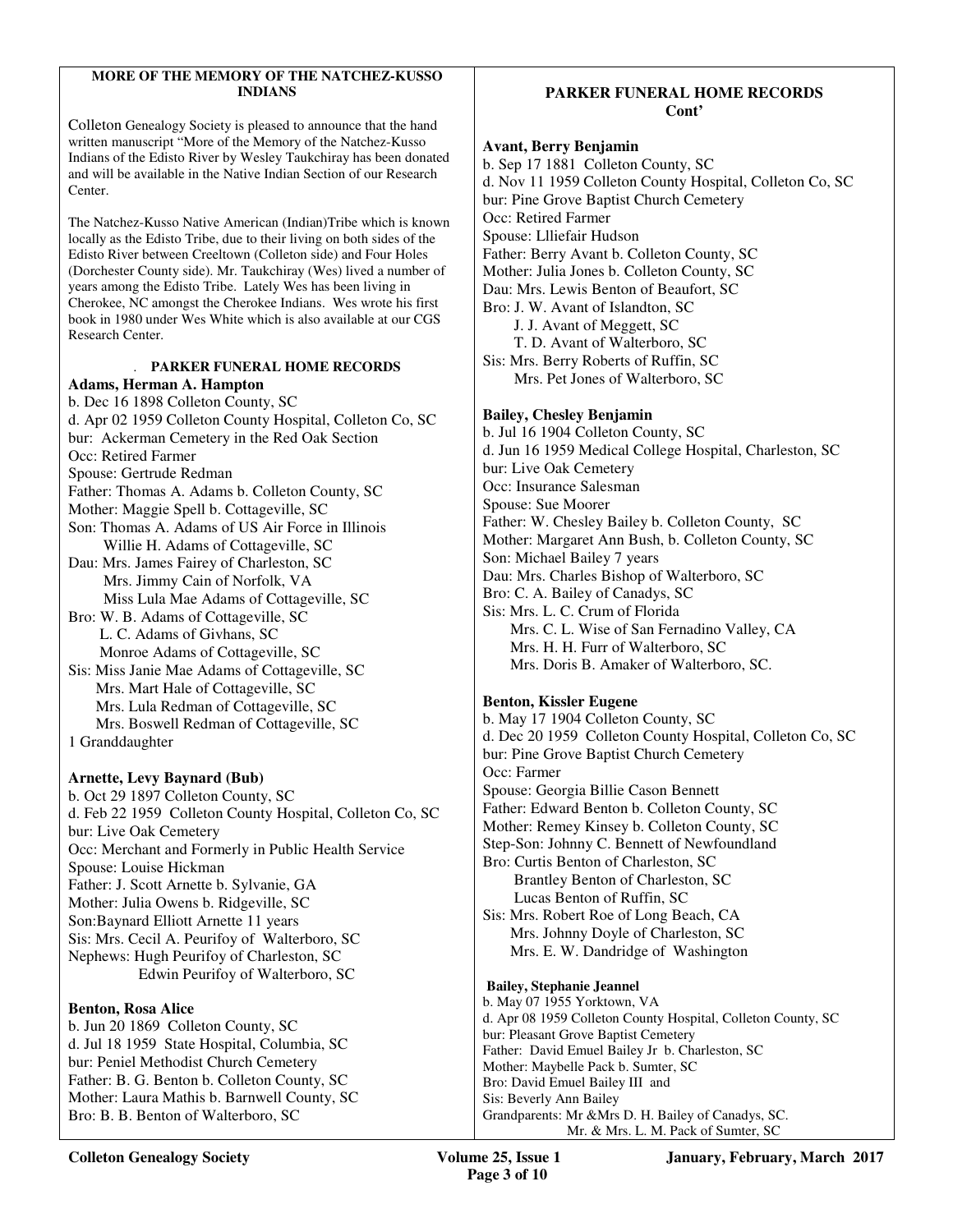## **PARKER FUNERAL HOME RECORDS Cont'**

#### **Bilka, Stephen Paul**

b. Dec 10 1899 b. Austria, Hungary d. Aug 29 1959 Colleton County Hospital, Colleton County, SC bur: Live Oak Cemetery Occ: Typewriter Repairman Spouse: Frances Carder Father: Florian Bilka b. Austria, Hungary Mother: Anna Kahnutz b. Austria, Hungary Son: S. P. Bilka Jr of Aberdeen, MD D. J. L. Bilka of Philadelphia C. J.,, Jimmie, and Larry Bilka of Walberboro, SC Sis: Annie Lee Bilka of Walterboro, SC 3 Granddaughters 1 Grandson

### **Bishop, Ethel Metts**

b. Jul 20 1923 Cottageville, SC d. Nov 11 1959 Collision near Edisto River Bridge bur: Jordan Cemetery, Cottageville, SC Occ: Office Secretary Spouse: L. M. Bishop Jr Father: Reuben Metts b. Cottageville, SC Mother: Viola Hern b. Colleton County, SC Dau: Ola Ann Bishop of St. George, SC Sis: Mrs.Levi Knight of Cottageville, SC Mrs. Horace Dugan of Jacksonville, FL

#### **Bishop, Rose Stone**

b. Sep 05 1874 Colleton County, SC d. Feb 03 1959. Colleton County Hospital, Colleton County, SC bur: Peniel Baptist Church Cemetery Spouse: G. Q. Bishop Father: William Stone b. Colleton County, SC Mother: Harriett Herndon b. Colleton County, SC Son:W. R. Bishop of Walterboro, SC W. J. Bishop of Johns Island, SC W. E. Bishop of Islandton, SC D. L. Bishop of Islandton, SC Dau: Mrs. Fairey Nettles of Islandton, SC Mrs. F. W. Varnadoe of Islandton, SC 20 Grandchildren and 30 Great Grandchildren **Blocker, Nettie Bishop** 

b. 1885 Colleton County, SC d. Jan 20 1959 Williston, SC bur: Peniel Baptist Church Cemetery Spouse: A. L. Blocker Father: William Bishop b. Colleton County, SC Mother: Mary Ann Breland b. Colleton County, SC Son: William A. Blocker of Williston, SC E. B. Crosby of Gastonia, NC Dau: Mrs. Chatman Walker of Greensboro, NC Sis: Mrs., Preachy Polk of Brunswick, GA Mrs. T. K. Blocker of Walterboro, SC Mrs. S. R. Satterwhite of Savanah, GA 8 Grandchildren

## **PARKER FUNERAL HOME RECORDS Cont'**

## **Blocker, Mamie Hudson**

b. Jan 07 1895 Colleton County, SC d. Apr 12 1959 Colleton County Hospital, Colleton County, SC bur: Peniel Methodist Church Cemetery Spouse: W. Merrick Blocker Father: James Curtis Hudson b. Colleton County, SC Mother: Emma Stanley b. Hampton County, SC Son: William Thomas Blocker of Dayton, OH James Donald Blocker of Dayton, OH Dau: Miss Bertha Blocker of Walterboro, SC Mrs. Graham Jones of Norfolk, VA Bro: Daniel Hudson of Varnville, SC Sis: Mrs. Harmon Benton of Walterboro, SC Mrs. Maude (Edgar) Thomas of Ahoskie, NC Mrs. Dave Crosby of Barnwell, SC 6 Grandchildren

## **Boynton, Elizabeth Jaycocks**

b. Apr 23 1873 Colleton County, SC d. Jun 05 1959 Riverton, NJ bur: Stokes Cemetery Spouse: Charles Henry Boynton Father: William Jaycocks b. New York Mother: Mary Jones b. Colleton County, SC Son: Charles Wilmot Boynton of Hendersonville, SC Jesse Boynton of Hendersonville, SC Dau: Mrs. Katherine (George) Reynard of Riverton, NJ Mrs. Ellen Wilson of Ocala, FL Bro: Edgar Jaycocks of McClelanville, SC Sis: Mrs. Olin B.. Chamberlain of Charleston, SC Mrs. Ernest Ackerman of Hendersonville, SC 4 Grandchildren

## **Boynton, Evander Ashton**

b. Jan 13 1892 Colleton County, SC d. Mar 06 1959 Colleton County Hospital, Colleton County, SC bur: Live Oak Cemetery Occ: Cattleman and Farmer Spouse: Dorothy Skinner Father: Stephen E. Boynton b. Colleton County, SC Mother: Lily White b. Colleton County, SC Son: E. Ashton Boynton Jr of Walterboro, SC William S. Boynton Dau: Mrs. Sidney K. Carnie of Iran Bro: John Robert Boynton of Green Pond, SC Sis: Mrs. H. L. Easterling of White Hall 6 Grandchildren

# **Brabham, Helen Sarah**

b. Jul 21 1923 Lodge, SC d. Jun 27 1959 Folly Beach Road bur: Lodge Methodist Church Cemetery Occ: Dress Factory Worker, Bamberg, SC Father: Joseph Brabham b. Colleton County, SC Mother: Mae Bishop b. Colleton County, SC Bro: John F. Brabham of Walterboro, SC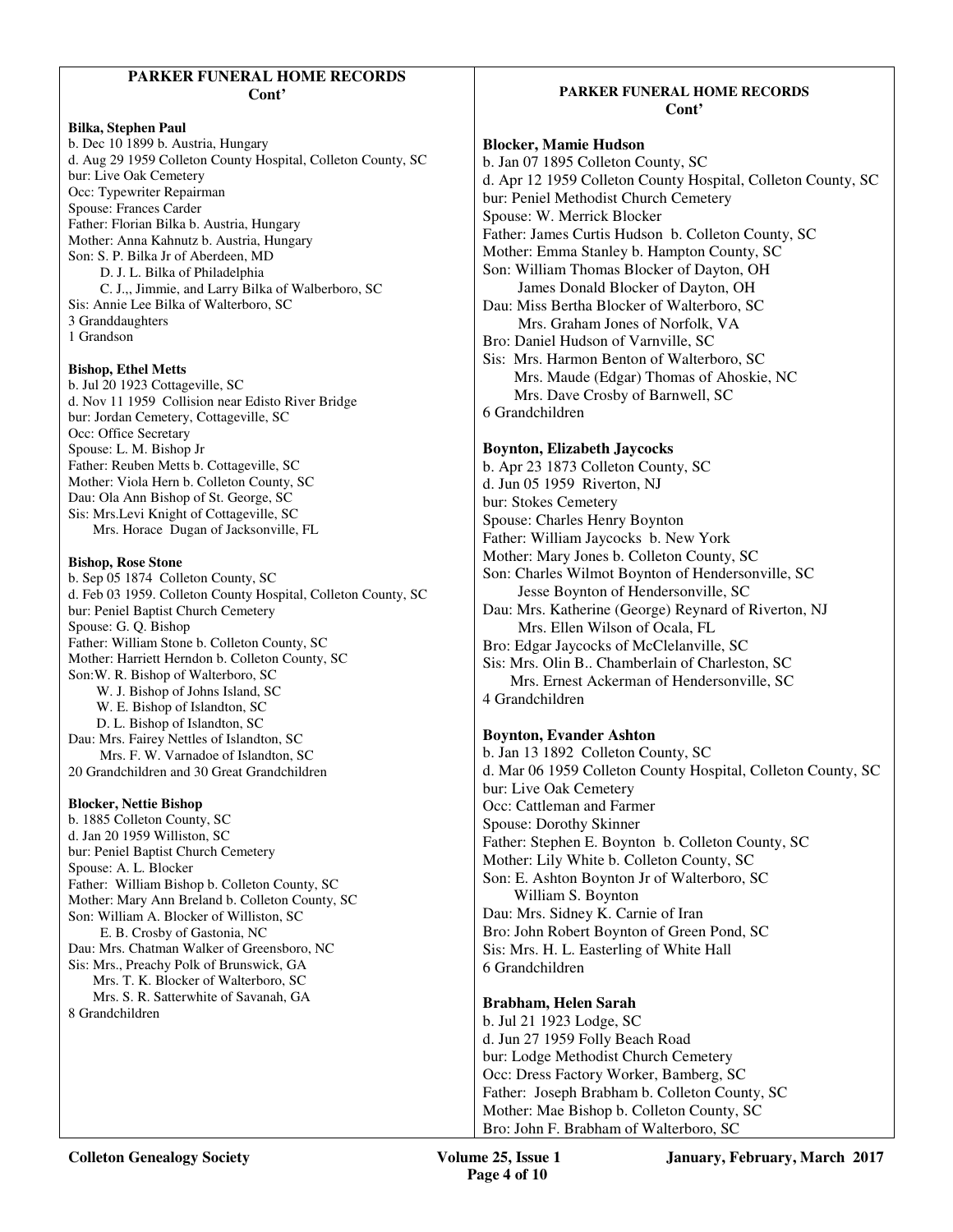# **DESCENDANTS OF JACOB MARTIN CROSBY**

*Generation Five Cont'* 

106. **Joseph Travis "Joe" Crosby**, born June 17 1902 in Ruffin, Colleton Co, SC, died July 5 1975 in Smithville, DeKalb Co, TN, buried in Little Swamp United Methodist Cemetery, Bamberg Co, SC, occupation Retired farmer and also connected with the Dupont Company at Aiken and the Navy Yard at Charleston. He married **Nell Ruth Padgett**, June 5 1932 in Smoaks, Colleton Co, SC, born June 4 1917 in Ruffin, Colleton Co, SC (daughter of **Frederick "Fed" Padgett** and **Minnie Taylor**), died March 10 1972 in Roper Hospital, Charleston, SC, buried in Little Swamp United Methodist Cemetery, Bamberg Co, SC.

*Children:*

- 364 i. Joseph Fredrick Crosby, born July 11 1937 in Smoaks, Colleton Co, SC, He married Opal Inez Moffitt..
- 365 ii. Infant Son Crosby, buried in Little Swamp Corner Store, Bamberg Co, SC.
- 110. **Mary Sophie "Mollie" Crosby**, born January of 1894 in Colleton Co, SC. She married **Eugene Rollen Caldwell**, born 1895 in South Carolina (son of **Thomas Huey Caldwell Sr** and **Susan A. Marsh**), died November 29 1963 in Chatham Co, Ga, occupation Flagman (Steam Railroad).

*Children:*

- 366 i. Chloe E. Caldwell, born about 1916 in South Carolina, died December 17 1999 in Charleston Co, SC. She married David C. Dickey Jr.
- 367 ii. Meredith E. Caldwell, born about 1919 in South Carolina.
- 113. **Florence "Florrie" Crosby**, born October 16 1891 in Colleton Co, SC, died October 22 1936 in Ruffin, Colleton Co, SC, buried in Bethel Methodist Church, Ruffin, SC. She married **Lee O. Givens**, born February 24 1881 in Colleton Co, SC (son of **David Givens** and **Levicy Ann "Vicie" Crosby**), died January 1 1964 in Colleton County Hospital, Walterboro, SC, buried in Bethel United Methodist Church, Ruffin, SC, military Veteran of World War I.

- 368 i. Marion Lee Givens, born December 21 1913, died June 10 1944 in Normandy, France, buried in Bethel United Methodist Church, Ruffin, SC, military 1944 Glider Infantry, World War II, cause of death Killed in Action in Normandy, France.
- 369 ii. Pearl Givens, born April 30 1916 in Colleton Co, SC, died April 1 2002 in Oakwood Health Care Center, Walterboro, SC, buried in Pine Grove Baptist Church, Walterboro, SC, occupation Retired Walterboro Dress Plant, Walterboro, SC, She married (1) James Ashley Trippe, August 13 1936 in St George, SC by the Probate Judge, born October 25 1900 in Vanceboro, NC (son of Jim T. Trippe and Donnie Mozelle Campbell), died May 8 1986 in Colleton Regional Hospital, Walterboro, SC, buried in Smoak Cemetery, Ruffin, Colleton Co, SC, occupation Retired barber and farmer. She married (2) Leroy Edward Lyons, born July 8 1922 in Colleton Co, SC (son of Samuel Benjamin Lyons Sr and Agnes Hattie Knight), died May 12 1986 in Colleton Regional Hospital, Walterboro, SC, buried in Pine Grove Baptist Church, Walterboro, SC, occupation Employee of Ashton-Hill Manufacturing Co. for 27 years, military 1945 Navy Veteran of World War II.
- 370 iii. Elise Givens, born February 2 1918 in Colleton Co, SC, died June 7 1972 in Ruffin, Colleton Co, SC, buried in Bethel United Methodist Church, Ruffin, SC. She married Claude France Trippe, divorced, born August 18 1918 in Craven Co, NC (son of Jim T. Trippe and Donnie Mozelle Campbell), died August 2 1962 in Charleston Hospital, Charleston, SC, buried in Pine Grove Baptist Church, Walterboro, SC.
- 371 iv. Merill Givens, born May 19 1920 in Colleton Co, SC, died March 22 1986 in Colleton Regional Hospital, Walterboro, SC, buried in Bethel United Methodist Church, Ruffin, SC, military Navy veteran of World War II, occupation Retired farmer. He married Alicia Corine Ulmer, September 12 1944 in Walterboro, Colleton Co, SC, born July 3 1920 in Walterboro, Colleton Co, SC (daughter of Benjamin Leitch Ulmer and Eva Lee Kinard), died January 17 2006 in Oakwood Health Care Center, Walterboro, SC, buried in Bethel United Methodist Church, Ruffin, SC, occupation Retired TeachersAaide with the Colleton County School District and a retired Sales Clerk.
- 372 v. Emma "Ruth" Givens, born June 11 1924 in Colleton Co, SC, died May 4 2009 in Beaufort Memorial Hospital, Beaufort, SC, buried in Bethel United Methodist Church, Ruffin, SC, occupation Retired teacher's aid. She married (1) William Royden Hudson Sr, January 6 1942 in Home of Rev T. W. Williams, Ruffin, SC, born October 22 1920 in Colleton Co, SC (son of James Atticus Hudson and Yonah Ulmer), died July 22 1977 in Roper Hospital, Charleston, SC, buried in Bethel United Methodist Church, Ruffin, SC, military Army Veteran of World War II, occupation Staff manager with the Independent Life Insurance Co. She married (2) Joseph Henry Busch, May 8 1983 in Bethel United Methodist Church, Ruffin, SC, born September 3 1917 in Summerville, Dorchester Co, SC (son of Henry Edmund Busch and Henrietta Charpia),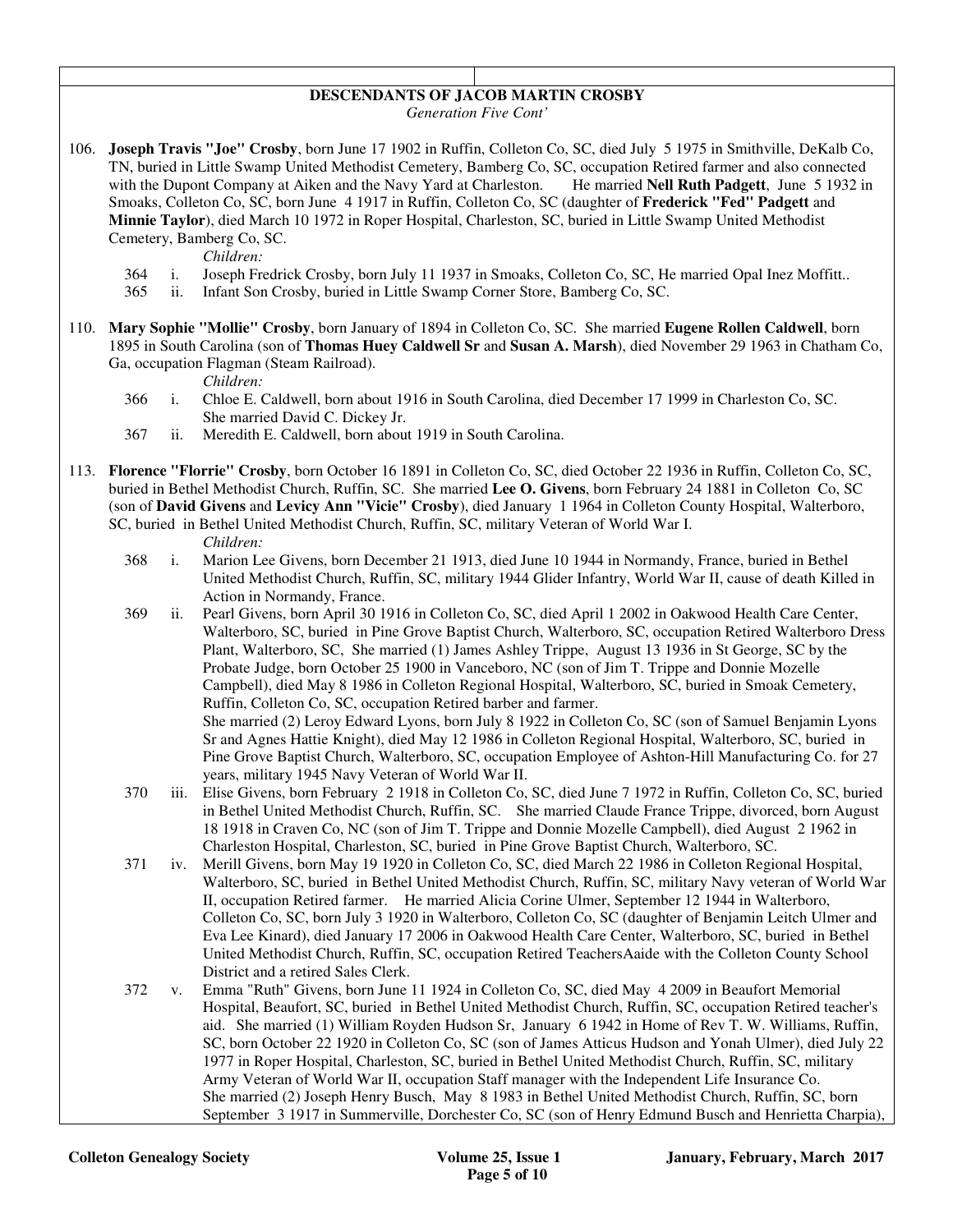died January 26 2002 in Charleston Hospital, Charleston, SC, buried in Boone Hill United Methodist Church Cemetery, Summerville, Dorchester Co, SC, occupation Retired Carpenter/Charleston Navy Shipyard.

- 373 vi. Marshall Givens, born September 27 1936 in Ruffin, Colleton Co, SC, died October 8 2015 in Ruffin, Colleton Co, SC, buried in Bethel United Methodist Church, Ruffin, SC, He married (1) Geraldine Mazie Bishop, March 24 1956 in Ruffin Methodist Parsonage, Ruffin, SC by Rev J. C. Inabinet, divorced, born October 26 1939 (daughter of Walter Edward Bishop and Nora Lane Kinsey). He married (2) Betty Connelly, born June 23 1941 in Colleton Co, SC (daughter of Riddick Archie Connelly Sr and Mary Elizabeth Avant), died January 17 2002 in Ruffin, Colleton Co, SC, buried in Bethel Methodist Church, Ruffin, SC. He married (3) Helen DeLong, born July 28 1933.
- 114. **William Henry "Willie" Crosby**, born November 3 1895 in Colleton Co, SC, died July 3 1951 in Ruffin, Colleton Co, SC, buried in Bethel United Methodist Church, Ruffin, SC, occupation Sawmill Operator. He married **Mary "Blanche\* Griffin**, born June 19 1888 in Colleton Co, SC (daughter of **Edward Bryan Griffin** and **Matilda Crosby**), died March 23 1976 in Ruffin, Colleton Co, SC, buried in Bethel United Methodist Church, Ruffin, SC.

- 374 i. Woodrow Wendell Crosby, born October 16 1916 in Colleton Co, SC, died May 31 2000 in Bamberg County Hospital, Bamberg, SC. He married Thelma Crosby, born September 22 1924 in Walterboro, Colleton Co, SC (daughter of Jesse Calvin Crosby and Marie Broderick), died March 14 2005 in Colleton Regional Hospital, Walterboro, SC, buried in Live Oak Cemetery, Walterboro, Colleton County, SC.
- 375 ii. James Willie Crosby, born February 19 1919 in Colleton Co, SC, died September 26 1980 in Ruffin, Colleton Co, SC, buried in Bethel United Methodist Church, Ruffin, SC, military Veteran of World War II, occupation Retired Electrician. He married Janie "Louise" Hudson, October 3 1947, born May 15 1927 (daughter of Edward Palmer "Eddie" Hudson and Bessie Lee Breland).
- 376 iii. Mary Crosby, born March 23 1920 in Ruffin, Colleton Co, SC, died March 28 2007, buried in Rice Patch Christian Church, Islandton, SC, occupation Retired Seamstress. She married Bernice Harold Polk, August 24 1940, born February 5 1917 in Colleton Co, SC (son of Joseph "Marion" Polk and Anna Joanna Polk), died July 13 1971 in Colleton County Hospital, Walterboro, SC, buried in Rice Patch Christian Church, Islandton, SC, occupation Retired from the Westinghouse Corp.
- 377 iv. Marshall Crosby, born May 7 1922 in Colleton Co, SC, died June 20 1934 in Colleton Co, SC, buried in Bethel Methodist Church, Ruffin, SC.
- 378 v. Holland Benjamin Crosby, born November 28 1923 in Ruffin, Colleton Co, SC, died September 8 2012 in Ruffin, Colleton Co, SC, buried in Bethel United Methodist Church, Ruffin, SC, military Army Veteran of World War II, occupation Retired fire fighter from the Parris Island Marine Corp Base. He married Julia Rae McAlhany, November 8 1946 in the office of the probate judge, Walterboro, Colleton Co, SC, born March 10 1930 in Dorchester Co, SC (daughter of Theodore Julius McAlhany and Esther Ruby Hutto), died November 22 2009 in Colleton Medical Center, Walterboro, SC, buried in Bethel United Methodist Church, Ruffin, SC, occupation Retired substitute school teacher from the Colleton County School District.
- 379 vi. Reba Crosby, born March 3 1926, She married Wardie Rassie Nelson, May 25 1950 in Bedon Baptist Parsonage, Walterboro, SC, born October 12 1924 in Greenville, NC (son of R. B. Nelson and Callie Taylor), died April 14 1980 in Colleton Co, SC, buried in Greenlawn Memorial Gardens, Walterboro, SC, occupation Retired Asst. Fire Chief.
- 119. **Walter Bazel Breland**, born November 27 1889 in Colleton Co, SC, died Nov 3 1963 in Colleton County Hospital, Walterboro, SC, buried in Bethel United Methodist Church, Ruffin, SC. He married **Janie Mae Nettles**, Nov 9 1924, born March 30 1904 in Colleton Co, SC (daughter of **John William "Mans" Nettles** and **Martha Christine Nettles**), died Jan 8 1959 in Colleton County Hospital, Walterboro, SC, buried in Bethel United Methodist Church, Ruffin, SC.
	- *Children:*
	- 380 i. Eben Gerald Breland, born October 24 1925, died March 01 1927, buried in Breland Cemetery, Ruffin, Colleton Co, SC.
	- 381 ii. Ernest Klien Breland, born May 27 1927 in Colleton Co, SC, died May 20 1979 in Bamberg County Hospital, Bamberg, SC, buried in Ghents Branch Baptist Church, Denmark, SC, military Army veteran. He married Ida Ernestine Smith, born November 13 1927 in Long Beach, Calif, died October 24 2012, occupation Retired from the United States Postal Service.
	- 382 iii. Eddie Edward Breland, born August 10 1928 in Ruffin, Colleton Co, SC, died September 18 1995 in Colleton Medical Center, Walterboro, SC, buried in Bethel United Methodist Church, Ruffin, SC, occupation Owner of Breland Logging Company. He married Helen Thersa DeLong, December 15 1949 in Home of Rev W. R. Parker, Ruffin, SC, born July 28 1933 (daughter of Charlie D. DeLong Sr and Dahlia Kinard), occupation Logging & Trucking Oper.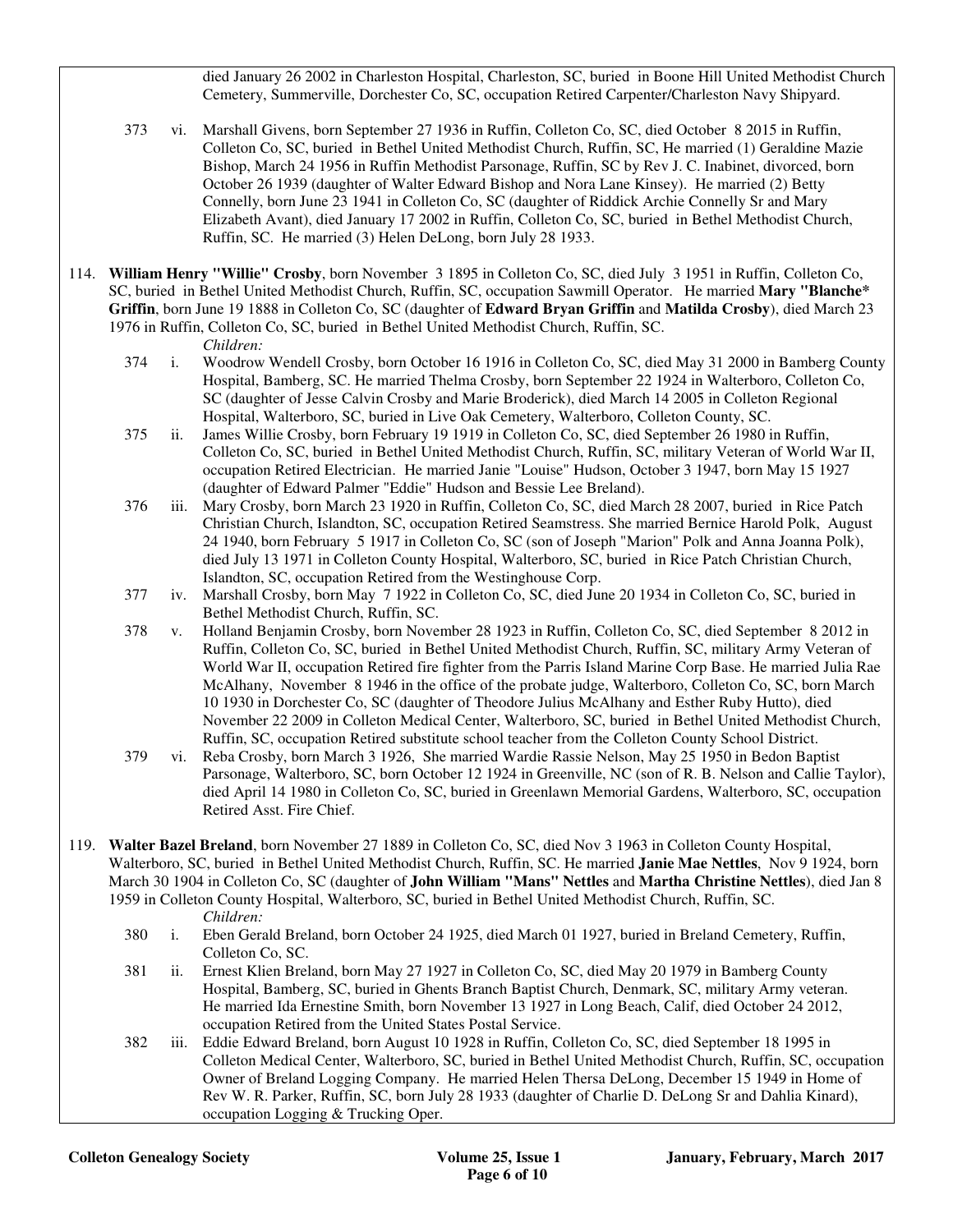- 383 iv. Joe Willie Breland, born September 6 1930 in Colleton Co, SC, died September 11 1936, buried in Breland Cemetery, Ruffin, Colleton Co, SC.
- 384 v. Mary Evelyn Breland, born February 22 1930 in Colleton Co, SC, died January 11 2001 in Trident Medical Center, North Charleston, SC, buried in Adnah United Methodist Church, Islandton, SC. She married Herman Harden "Slick" Dopson, January 29 1949 in Ruffin Methodist Parsonage, Ruffin, SC by Rev W. R. Parker, born November 30 1925 in Colleton Co, SC (son of Nathaniel Edward Dopson and Edna Josephine Murdaugh), died February 11 2006 in Roper Hospital, Charleston, SC, buried in Adnah United Methodist Church, Islandton, SC, military Served in the Merchant Marines, occupation Retired mechanic from Beaufort Marine Corp Air Station., occupation Was the owner and manager, along with his wife, of Dopson Seafood on Saint Helena Island for twenty years.
- 385 vi. Reba Breland, born October 11 1932. She married John McFadden.
- 386 vii. Janie Mildred Breland, born March 11 1934 in Colleton Co, SC, died November 21 2004 in Colleton Medical Center, Walterboro, SC, buried in Bethel United Methodist Church, Ruffin, SC, , occupation Police Officer for Walterboro City Police Department. She married Willie Theodore "Ted" Stanfield, August 14 1954, divorced, born November 24 1934 (son of James Willie Stanfield and Ida Benton), died December 4 2003.
- 387 viii. Leroy Breland, born December 3 1935 in Ruffin, Colleton Co, SC, died March 2 1995 in Colleton Regional Hospital, Walterboro, SC, buried in Bethel United Methodist Church, Ruffin, SC, occupation Former Loom Weaver.
- 388 ix. John Donald Breland, born September 26 1942 in Ruffin, Colleton Co, SC, died January 30 2007 in Colleton Medical Center, Walterboro, SC, buried in Bethel United Methodist Church, Ruffin, SC, occupation Owner and operator of Breland Trucking. He married (1) Freida Jeanette Stanley, about 1962. He married (2) Leila Inez Brown, born November 4 1935 in Aiken, Aiken Co, SC, died December 5 2010 in Ruffin, Colleton Co, SC, buried in Bethel United Methodist Church, Ruffin, SC.
- 120. **Rufus Vander Breland**, born Mar 1 1889 in Colleton Co, SC, died February 15 1962 in Colleton Co, SC, buried in Bethel Methodist Church, Ruffin, SC. He married **Susan Florence Givens**, born February 24 1884 in Colleton Co, SC (daughter of **David Givens** and **Levicy Ann "Vicie" Crosby**), died February 1 1961 in Colleton Co, SC, buried in Bethel Methodist Church, Ruffin, SC.
	- *Children:*
	- 389 i. Clara Breland, born March 10 1922, died October 29 1927, buried in Bethel Methodist Church, Ruffin, SC.
	- 390 ii. Charles Herman Breland Sr, born January 29 1927 in Colleton Co, SC, died February 20 2013 in Denmark, Bamberg Co, SC, buried in Denmark Cemetery, Denmark, Bamberg Co, SC, military Served in the U.S. Navy during World War II., occupation Owned Lower State Gas Company for nearly 60 years. He married Mary Elizabeth Bunton, February 4 1950, born February 24 1932 in Walterboro, Colleton Co, SC (daughter of Joseph Curtis Bunton and Jewel Rachel Hudson).
- 121. **Corrie Breland**, born February 2 1893 in Colleton Co, SC, died October 15 1976 in Colleton Regional Hospital, Walterboro, SC, buried in Bethel United Methodist Church, Ruffin, SC. She married **DeLance "Lance" Herndon**, born August 14 1884 in Colleton Co, SC (son of **Phillip A. Herndon** and **Martha "Jane" White**), died June 3 1969 in Colleton Co, SC, buried in Bethel United Methodist Church, Ruffin, SC, occupation Retired Farmer. *Children:*
	- 391 i. Brantley Powell Herndon, born March 26 1915 in Colleton Co, SC, died December 15 1995 in Walterboro, Colleton Co, SC, buried in Greenlawn Memorial Gardens, Walterboro, SC, occupation Owned Herndon Brothers Grocery Store. He married Virginia Lee Bailey, December 21 1940, born about 1915 in Colleton Co, SC (daughter of Edward Lockey Bailey and Martha Ann Catterton), died Oct 1 2005 in Bishop Gadsden Retirement Center, Charleston, SC, buried in Greenlawn Memorial Gardens, Walterboro, SC, occupation Retired Credit Manager of Novit Siegel Dept. Store.
	- 392 ii. Janie Meurell Herndon, born January 13 1917 in Walterboro, Colleton Co, SC, died December 3 2006 in Baptist Hospital, Columbia, Richland Co, SC, buried in Bush River Memorial Gardens, Columbia,SC. She married James Calvin Williamson, October 4 1941, born about 1917 in Orangeburg Co, SC (son of Allen C. Williamson and Maggie Mae Hutto), died March 15 1989 in Columbia, Richland Co, SC, buried in Bush River Memorial Gardens, Columbia, SC, military Army veteran of the Korean conflict and World War II.
	- 393 iii. Sherwood Herndon, born December 18 1918 in Colleton Co, SC, died October 10 1989 in Colleton Regional Hospital, Walterboro, SC, buried in Greenlawn Memorial Cemetery, Walterboro, SC. He married Murice "Janelle" Kinard, December 25 1940, born July 24 1921 in Colleton Co, SC (daughter of Julius Martin Kinard and Viola "Ola or OIie" Benton), died April 9 2013 in Hospice of Charleston Hospice Care Center, Mt Pleasant, SC, buried in Greenlawn Memorial Cemetery, Walterboro, SC, occupation Retired saleslady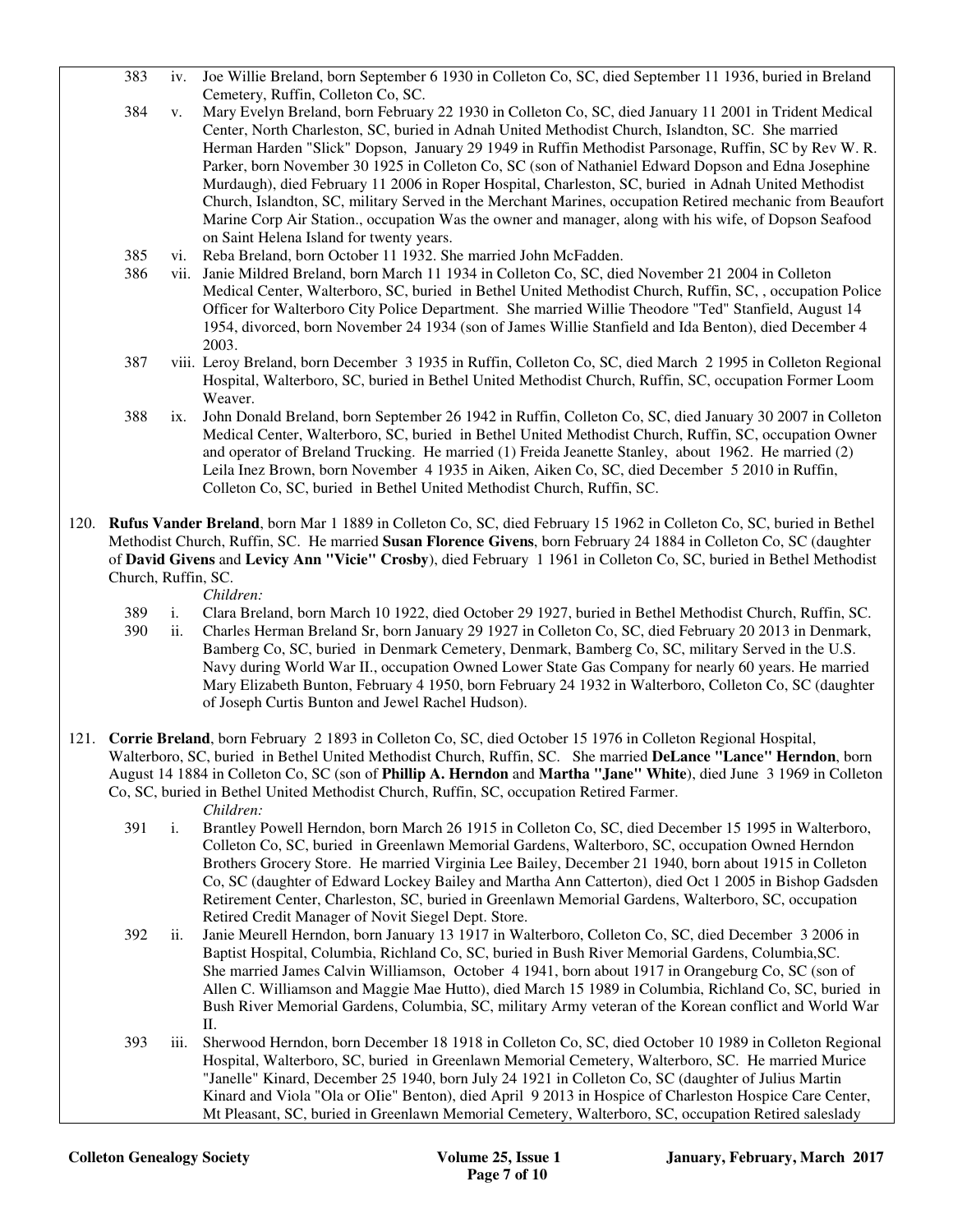with Belk Department Store.

- 394 iv. Trudie Herndon, born March 24 1921 in Walterboro, Colleton Co, SC, died August 30 2004 in Colleton Medical Center, Walterboro, SC, buried in Greenlawn Memorial Gardens, Walterboro, SC, occupation Homemaker. She married Inglis Parks Mangum Jr, Sep 8 1940, born October 18 1917 in Chesterfield Co, SC (son of Inglis Parks Mangum Sr and Sarah Ella Funderburk), died June 12 2003 in Walterboro, Colleton Co, SC, buried in Greenlawn Cemetery, Walterboro, SC, military Retired US Army (Capt) - S.C. most decorated World War II Army Officer, occupation Retired Rural Carrier with United States Postal Service.
- 395 v. Reba Herndon, born about 1933 in South Carolina. She married John McFaddin.
- 396 vi. Marie Herndon. She married Unknown Preacher.
- 122. **Theresa Mae "Ressa" Breland**, born August 13 1895 in Colleton Co, SC, died March 19 1965 in Charleston, Charleston Co, SC, buried in Bethel United Methodist Church, Ruffin, SC. She married **Laurie Jasper Benton**, January 29 1914, born July 8 1887 in Colleton Co, SC (son of **James Medicus "Mett" Benton** and **Annie Elizabeth Bishop**), died September 7 1964 in Williams, Colleton Co, SC, buried in Bethel United Methodist Church, Ruffin, SC.

- 397 i. Inez Elizabeth Benton, born December 29 1915, died November 6 1977, buried in Live Oak Memorial Gardens, Charleston, Charleston Co, SC. She married (1) Norman Chassereau Kinsey, July 4 1934, born January 19 1911 in Ehrhardt, Bamberg Co, SC (son of Charles English Kinsey and Florrye Mell Chassereau), died April 5 1965 in Charleston Co, SC, buried in Live Oak Memorial Gardens, Charleston, Charleston, SC. She married (2) J. Walter "Jim" DeVault, October 29 1971 in Charleston Co, SC, born Jul 17, 1929 in Knoxville, Knox Co, TN, died October 29 2011 in Mt Pleasant, Charleston Co, SC, buried in Dorchester Memory Gardens, Summerville, SC.
- 398 ii. Audrey Mae Benton, born April 4 1917 in Colleton Co, SC, died May 9 2008, buried in Live Oak Memorial Gardens, Charleston, Charleston, SC. She married Robert Richardson Barrineau Jr, born September 8 1916 in Davis Station, SC, died December 31 2005 in Mt Pleasant, SC, buried in Live Oak Memorial Gardens, Charleston, Charleston Co, SC, occupation Retired from the Electrical Sales Department of South Carolina Electric & Gas Company.
- 123. **Lonnie Chaplin Breland Sr**, born May 8 1898 in Colleton Co, SC, died February 5 1966 in Ruffin, Colleton Co, SC, buried in Bethel United Methodist Church, Ruffin, SC, occupation Retired Farmer. He married **Viola Catherine Bishop**, born June 22 1902 in Colleton Co, SC, died September 26 1970 in Ruffin, Colleton Co, SC, buried in Bethel United Methodist Church, Ruffin, SC.

- *Children:*<br>399 *i.* Eugene B i. Eugene Breland, born December 7 1921 in Colleton Co, SC, died August 14 1987, buried in Great Swamp Baptist Church, Ridgeland, Jasper Co, SC, occupation Retired construction foreman for Malphrus Construction Co., military World War II veteran. He married Princess "Pearl" Chassereau, October 22 1947, born January 25 1921 in Ruffin, Colleton Co, SC (daughter of Broadus "Gary" Chassereau and Queen "Victoria" Bennett), died January 19 2009 in Coastal Carolina Medical Center, Hardeeville, SC, buried in Great Swamp Baptist Church, Ridgeland, Jasper Co, SC.
- 400 ii. Essie Maude Breland, born May 18 1924. She married Marshall "Edison" Crosby, November 15 1941 in Charleston Co, SC, born September 12 1916 in South Carolina (son of Joseph Johnson Crosby and Mary Elizabeth "Mamie" Chassereau), died April 14 1999 in Georgia.
- 401 iii. Helen Breland, born October 18 1926 in Colleton Co, SC, died September 12 1995 in Colleton Medical Center, Walterboro, SC, buried in Bethel United Methodist Church, Ruffin, SC, occupation Secretary. She married Kenneth Bazil Ulmer, Jun 6 1947 in Home of the Rev Victor R. Hickman, Ruffin, SC, born December 5 1919 in Colleton Co, SC (son of Bazil Gatha "Bass" Ulmer and Martha Elizabeth "Mattie" Carter), died August 3 2004 in Ruffin, Colleton Co, SC, buried in Bethel United Methodist Church, Ruffin, SC, military 5th Air Force, 1941-1945, 26th Recon Squad, South Pacific World War II, occupation Retired employee of Westinghouse.
- 402 iv. James "Marshall" Breland, born October 18 1929 in Colleton Co, SC, died September 20 1985 in Medical University Hospital, Charleston, SC, buried in Kinsey Cemetery, Round O, Colleton Co SC, occupation Retired Merchant. He married Sally "Blanche" Rhode, Jul 9 1949, born June 6 1930 in Round O, Colleton Co, SC (daughter of Clyde Wallace Rhode and Charity "Lenore" Kinsey), died June 30 2014 in Cumberland Hospice, Crossville, TN, buried in Kinsey Cemetery, Round O, Colleton Co, SC.
- 403 v. Homer Keller Breland, born December 18 1931 in Ruffin, Colleton Co, SC. He married Elaine Joyce Wolle, Sep 4 1954, born May 16 1935 in San Antonio, Texas.
- 404 vi. Lonnie Chaplin Breland Jr, born March 3 1934, He married Carolyn Louise Stanfield, January 28 1955 in Court House, Walterboro, SC, born July 12 1937 in EsDorn Hospital, Walterboro, SC (daughter of John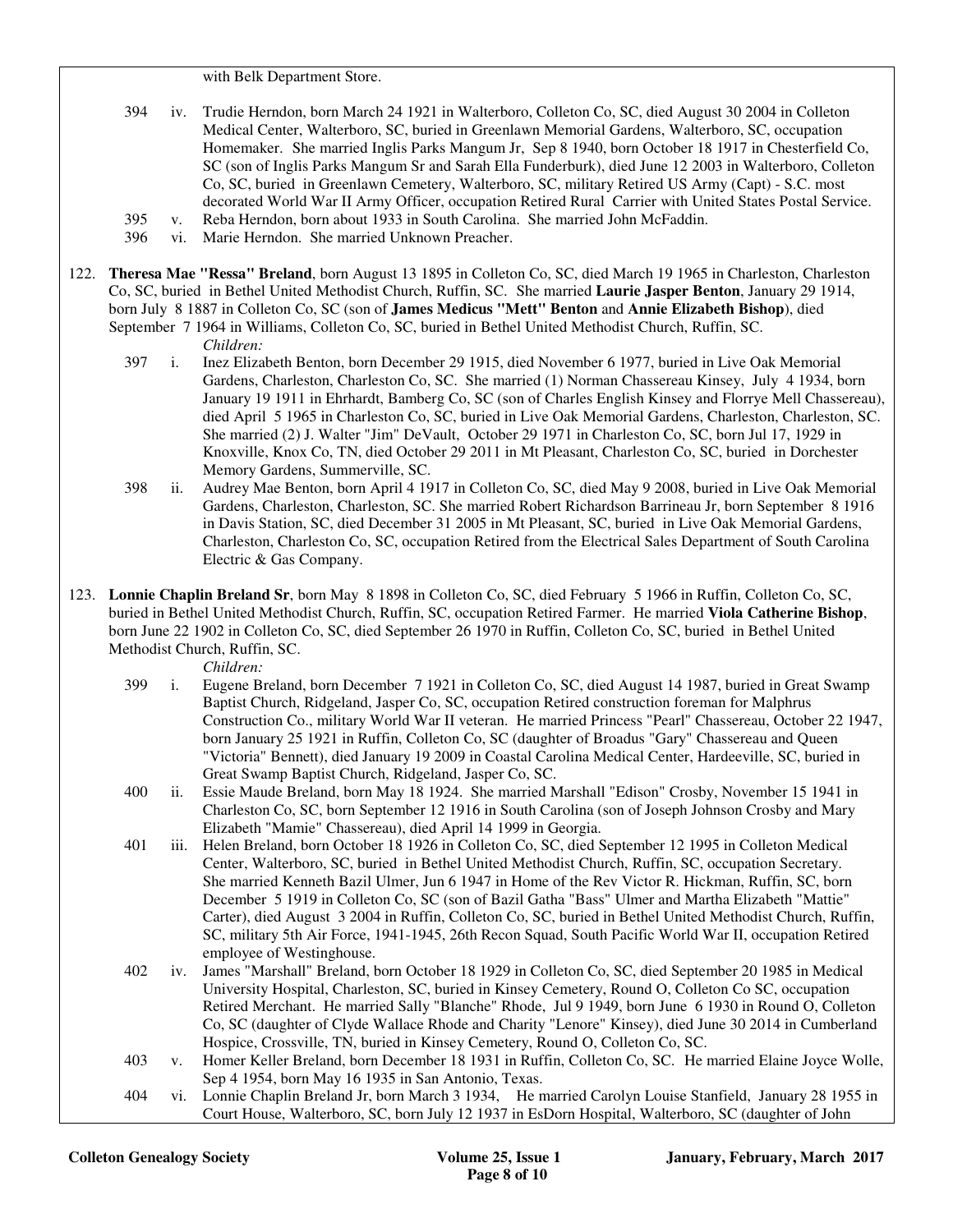Malachi Stanfield and Eva Louise Bunton).

 405 vii. John William "Billy" Breland, born September 27 1936 in Ruffin, Colleton Co, SC, died January 1 2006 in Colleton Medical Center, Walterboro, SC, buried in Live Oak Cemetery, Walterboro, Colleton Co, SC, military Retired as a Staff Sergeant with 15 years in the Army National Guard, occupation Retired as an office manager with Howard E. Thomas Inc. He married Dottie "Joyce" Kinard, August 30 1957 in Ruffin Methodist Parsonage, Ruffin, SC by Rev George Cooper, born January 25 1939 in Islandton, Colleton Co, SC (daughter of Erssie Duncan Kinard and Essie Polk), occupation Retired Postmaster at Ruffin, SC.

- 124. **Sallie Rita Breland**, born November 13 1900 in Colleton Co, SC, died Jun 6 1927 in Colleton Co, SC, buried in Doctor's Creek Baptist Church, Walterboro, SC. She married **Joseph Monnie Bennett Sr**, September 14 1919, born Dec 1 1881 in Colleton Co, SC (son of **Robert P. "Bud" Bennett** and **Delilah "Lila" Warren**), died July 28 1948 in New Roper Hospital, Charleston, SC, buried in Doctor's Creek Baptist Church, Walterboro, SC, occupation Farmer. *Children:*
	- 406 i. Ruth Bennett, born October 4 1920 in Stokes Community, Colleton Co, SC, died March 4 2011 in An assisted living facility, Florence, SC, graduated from Medical University of South Carolina in Charleston, SC with a degree in nursing., buried in Live Oak Memorial Gardens, Charleston, Charleston, SC.She married Ira "Greer" Reeves, May 6 1942, born November 21 1919 in Cottageville, Colleton Co, SC (son of Ira Robert Reeves and Beulah Hill), died November 24 2009 in Heritage Health Care Center, Walterboro, SC, buried in Live Oak Memorial Gardens, Charleston, Charleston Co, SC, education Graduated University of South Carolina and the Medical University of South Carolina, occupation Retired Head Pharmacist with Roper Hospital.
	- 407 ii. Infant Breland.
- 125. **William Dan Breland Sr**, born February 22 1903 in Colleton Co, SC, died November 19 1976 in North Trident Regional Hospital, Charleston, SC, buried in Breland Cemetery, Ruffin, Colleton Co, SC, occupation Retired Farmer. He married **Ruby Mae Breland**, born April 23 1905 in Ruffin, Colleton Co, SC (daughter of **James Aquilla "Quillie" Breland** and **Nattie Talula "Lula" Black**), died February 23 1993 in Ruffin, Colleton Co, SC, buried in Breland Cemetery, Ruffin, Colleton County, SC.

- 408 i. William Dan Breland Jr, born April 14 1927 in Colleton Co, SC, died February 28 1979 in Veterans Hospital, Charleston, SC, buried in Breland Cemetery, Ruffin, Colleton Co, SC, military Veteran of World War II, occupation Farmer. He married Mary Lou Fisk, February 5 1948, born June 30 1930 in Lodge, Colleton Co, SC (daughter of Adam Brantley Fisk and J. Viola McMillan), died December 21 2013 in Colleton Medical Center, Walterboro, SC, buried in Breland Cemetery, Ruffin, Colleton Co, SC.
- 409 ii. James Harris Breland Sr, born July 12 1928 in Colleton Co, SC, died May 9 1997 in Colleton Medical Center, Walterboro, SC, buried in Bethel United Methodist Church, Ruffin, SC, occupation Owner Harris Breland Logging Company. He married Jessie Lee Polk, January 13 1949, born March 30 1930 in Islandton, Colleton Co, SC (daughter of John Berry Polk and Lillie Jessie DuBois), died March 23 2015 in Ruffin, Colleton Co, SC, buried in Breland Cemetery, Ruffin, Colleton Co, SC, occupation: Retired clerk from Thompson Dime Store in Walterboro, SC.
- 410 iii. Madison Howell Breland, born January 26 1930 in Colleton Co, SC, died April 13 1988 in Colleton Regional Hospital, Walterboro, SC, buried in Breland Cemetery, Ruffin, Colleton Co, SC, occupation Retired from Westinghouse Corp. He married Alma Mae Polk, Aug 3 1951, born October 23 1932 (daughter of John Berry Polk and Lillie Jessie DuBois).
- 411 iv. Robert Lee "Bob" Breland, born February 18 1932 in Colleton Co, SC, died December 25 2009, buried in Southland Memorial Gardens, West Columbia, SC, military Retired MSGT Air Force veteran who served in the Korean War., occupation Retired from the USPS. He married (1) Leila Scott, December 19 1954. He married (2) Sue Livingston, died January 8 2009.
- 412 v. Effie Mae Breland, born April 24 1934 in Colleton Co, SC, died Mar 3 1987 in Columbia Hospital, Columbia, SC, occupation Retired operating room technician at Providence Hospital. She married Otis Richard "Dickie" Gleaton, November 18 1954.
- 413 vi. Gerald Jerry Breland Sr, born August 12 1935 in Ruffin, Colleton Co, SC, died August 29 2006 in Ruffin, Colleton Co, SC, buried in Breland Cemetery, Ruffin, Colleton Co, SC, , military Air Force veteran, occupation Owner of Breland Hill Farms. He married Rebecca Ruth "Becky" Breland, November 20 1960 in Ruffin Baptist Church, Ruffin, SC, born March 7 1941 in Ruffin, Colleton Co, SC (daughter of Purvis Devant Breland and Margie Ruth Crosby),